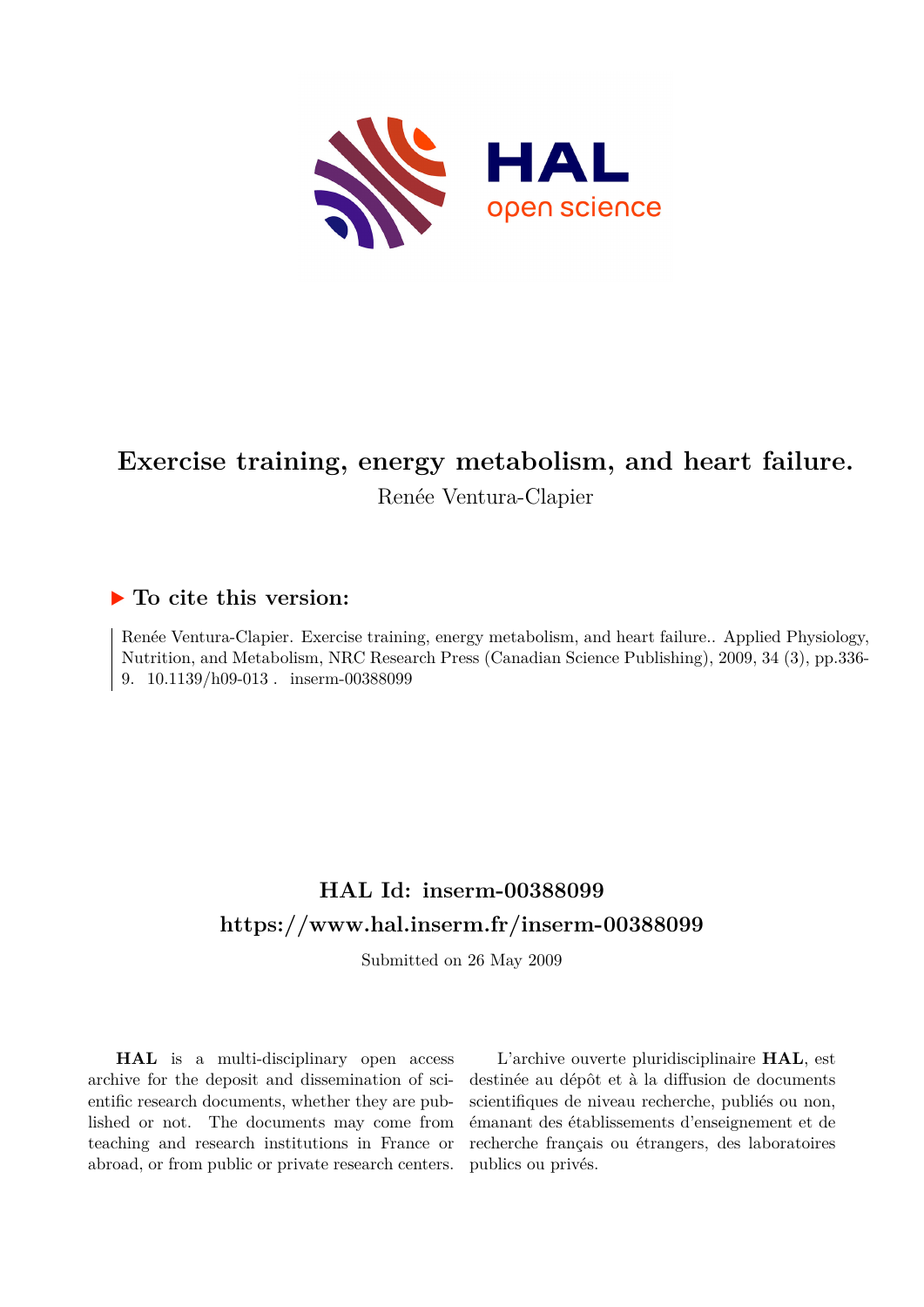# *Exercise training, energy metabolism, and heart failure*

**Ventura-Clapier Ren**é**e** \* *Signalisation et physiopathologie cardiaque INSERM : U769, IFR141, Universit*é *Paris Sud - Paris XI, FR*

\* Correspondence should be adressed to: Renée Ventura-Clapier <renee.ventura@u-psud.fr>

#### **Abstract**

**Energy metabolism is at the crossroad of cell function and dysfunction. Cardiac and skeletal muscle cells whose energy metabolism is high, fluctuating and adaptable to the special needs of the body have developed sophisticated strategies for synthesizing, transferring and utilizing energy in accordance with the needs of the body. Adaptation to endurance training mainly involves energetic remodelling in skeletal muscle but less is known for the cardiac muscle. Alterations in energy metabolism participate in many pathophysiological processes among which heart failure. Because endurance training improves symptoms and quality of life and decreases mortality rate and hospitalization, it is increasingly recognized as a beneficial practice for heart failure patients. The mechanisms involved in the beneficial effects of exercise training are far from being understood. Proper evaluation of these mechanisms is thus a major health issue for populations leaving in industrialized countries. This review mainly focuses on oxidative metabolism and intracellular energy transfer in muscles and heart, their alterations in heart failure and effects of endurance exercise training.**

### **Cardiac and skeletal muscle energy metabolism**

It has long been known that the energetic characteristics of muscle cells are not uniform but adapted to the specific requirements of a given muscle. Schematically, two extreme metabolic patterns have been defined. Fast skeletal muscle fibers mainly rely on quickly mobilisable energy sources to develop strong and fast contractions but this is possible only for short periods of time because of limited cellular metabolic reserves (mainly phosphocreatine (PCr) and glycogen). These muscles are quickly fatigable and exhibit delayed recovery of their energy reserves through anaerobic glycolysis and less importantly mitochondrial oxidations. Slow muscles, on the contrary develop lower contractile force but are able to maintain longterm contractile activity because they rely on oxidative phosphorylations. They should have accurate adjustment of energy production to energy consumption. Creatine kinase (CK) and other phosphotransfer kinases (like myokinase) participate in energy shuttling within cardiac and skeletal muscle cells (reviewed in ( Ventura-Clapier et al. 1998;Saks et al. 2006)). CK isoenzymes are located on sites of energy production (mitochondria or glycolytic complexes) and utilization (myosin and sarcoplasmic reticulum ATPases), ensuring fast and efficient energy transfer to ATPases, and signal transfer to energy producing sites. Mitochondria can themselves directly support myofibrillar/SR-calcium ATPase function as efficiently as the bound CK system, and much better than cytosolic ATP alone (Kaasik et al. 2001;Saks et al. 2001). This indicates that a localized crosstalk between energy producing and energy consuming sites in the cardiac cell is required to ensure proper cardiac contractility. This finetuning of energy fluxes in oxidative muscle and heart underlies fatigue resistance. The setting of muscle type specific oxidative capacity is linked to the process of mitochondrial biogenesis and the role of the mitochondrial biogenesis transcription cascade, in which the transcriptional co-activator PGC-1α play a major role (Ventura-Clapier et al. 2008).

#### **Effects of exercise training**

Endurance training improves cardiovascular and muscle function. It is now accepted that an important component of the effects of exercise training involves modifications of skeletal muscle energy metabolism, and that these effects participate in the beneficial effects of training. Adaptive responses of the heart to endurance training include resting and submaximal exercise bradycardia and increase in end-diastolic dimension. This leads to nonpathological cardiac hypertrophy, improved ventricular function and increase in the resistance of the heart to ischemic insult (Moore 1998). However, whether changes in energy production and transfer occur to preserve or improve cardiac function is still unclear.

Results from animal models have shown that regular exercise increases glycolysis and oxidative metabolism while other studies favored an increase in muscle mass rather than in mitochondrial gene expression (Stuewe et al. 2000; Coleman et al. 1988; Murakami et al. 1995; Kayar et al. 1986), and involved an increased protection against aging-induced increase in oxidative stress (Rosa et al. 2005;Marcil et al. 2005). Moreover, either increase or no change in fatty acid utilization capacity were reported (Terblanche et al. 2001; Iemitsu et al. 2003). Little is known concerning creatine kinase expression and function in trained heart. Aerobic exercise training increases total myocardial CK activity and MB-CK content in canine left ventricular myocardium (Stuewe et al. 2001) but the physiological relevance of this observation is not obvious. Thus whether the heart adapts to repeated exercise by improving energy synthesis and energy fluxes or both await further investigation. Whether these results extend to human heart remains to be established.

Skeletal muscles adapt to repeated prolonged exercise by marked quantitative and qualitative changes in mitochondria, capillary supply, but only limited transitions in MHC isoforms (Fluck and Hoppeler 2003; Koulmann and Bigard 2006; Hood et al. 2006).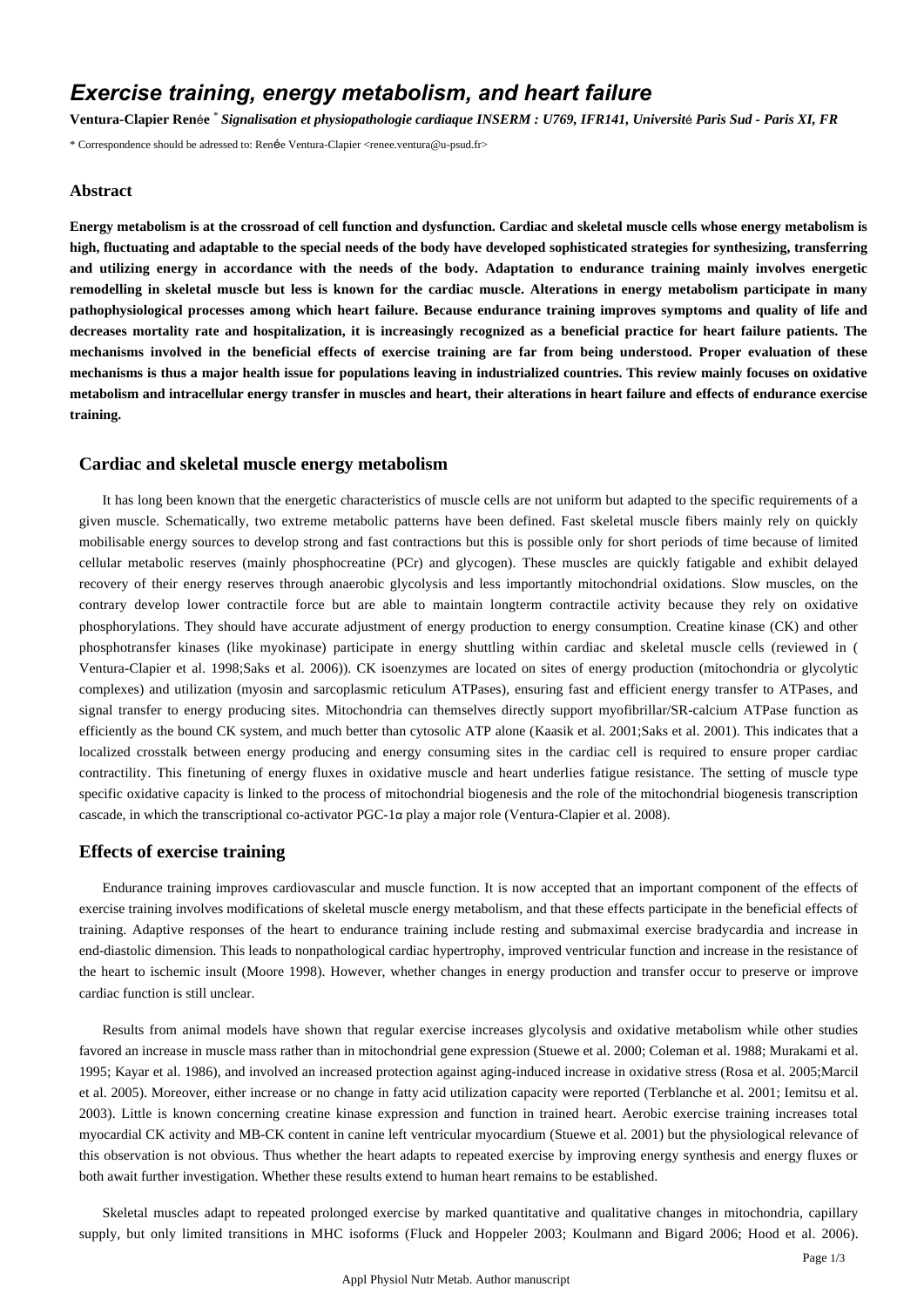Endurance training promotes an increase in mitochondrial volume density and mitochondrial proteins, in all fiber types (Howald et al. 1985) together with an increased efficacy of energy transfer (Zoll et al. 2002; Zoll et al. 2003). PGC-1α expression plays a key role in regulating mitochondrial biogenesis in skeletal muscle during endurance training, and correlates with the training status of healthy individuals (Garnier et al. 2005).

### **Energy metabolism in heart failure**

The energetic failure of the failing heart includes 1) an early switch in substrate utilization from fatty acid to glucose, 2) a decreased oxidative capacity and energy production due to decreased mitochondrial biogenesis, 3) a decreased energy transfer by the phosphotransfer kinases, 4) an altered energy utilization and finally 5) a decreased efficiency of energy consumption. It was shown recently that the decreased cardiac muscle oxidative capacity in heart failure is associated with the down-regulation of PGC-1α, and its downstream transcription cascade (Garnier et al. 2003), and extended to other models of heart failure (Zoll et al. 2006; Kemi et al. 2007; Sun et al. 2007 ; Javadov et al. 2006; Watson et al. 2007) and to the human failing heart (Sebastiani et al. 2007). This suggests that the decreased expression of the PGC-1α/PPARα transcription cascade is the molecular basis for energy starvation of the failing myocardium (Neubauer 2007).

In animal models, the decreased oxidative capacity of skeletal muscles in heart failure is linked to the down regulation of the mitochondrial biogenesis transcription cascade (Garnier et al. 2003). Metabolic alterations in heart failure affect both cardiac and skeletal muscles, suggesting a generalized metabolic myopathy in this disease (Ventura-Clapier et al. 2002). Impairment in skeletal muscle mitochondrial function in patients deserves further considerations. Changes in skeletal muscle morphology, metabolism and function in CHF patients include muscle atrophy, decreased vascularisation, fiber type shift towards faster phenotype, and decreased resistance to fatigue (Drexler and Coats 1996). Recent studies have demonstrated however that in situ muscle oxidative capacity, mitochondrial ATP production and the transcriptional cascade PGC-1/NRFs/Tfam is identical in CHF patients and sedentary subjects (Mettauer et al. 2001; Williams et al. 2004; Garnier et al. 2005). One possible explanation is a beneficial effect of recent HF therapy (Zoll et al. 2006). Nevertheless, defects in creatine kinase and citrate synthase activity (Mettauer et al. 2001) are still observed suggesting persisting metabolic defects in skeletal muscle in CHF patients.

### **Beneficial effects of exercise training in heart failure**

Endurance training improves muscle resistance to fatigue and exercise training is able to oppose the deleterious effects of heart failure on skeletal muscle energy metabolism, although this is less clear for cardiac muscle. Although some observations indirectly suggest that exercise training can improve myocardial energy metabolism (Gielen et al. 2001; Wang et al. 1997), direct evidences for beneficial effects of exercise training on cardiac energy metabolism are sparse. Recent studies have established that in experimental heart failure, exercise training restores cardiac energy metabolism partially by improving oxidative capacity and restoring deficiency in energy transfer (Kemi et al. 2007).

Effects of exercise training on skeletal muscle of CHF patients are more documented. In chronic heart failure patients, endurance training reduces phosphocreatine depletion and ADP increase during exercise, and enhances the rate of phosphocreatine resynthesis after exercise indicating a substantial improvement of skeletal muscle oxidative capacity (Adamopoulos et al. 1993). Increase in mitochondrial volume density positively correlates with changes in VO<sub>2</sub> peak and anaerobic threshold exercise (Hambrecht et al. 1995). Whether this increase in mitochondrial density and oxidative capacity with training in CHF occurs because of increased coordinated transcription of nuclear and mitochondrial genes is presently undemonstrated. However, this hypothesis is likely because of the coordinated changes in PGC-1α expression, muscle oxidative capacity, VO<sub>2</sub> peak and the training status in healthy individuals and in CHF patients (Garnier et al. 2005). Interestingly, a strong correlation can be established between expression of mitochondrial and cytosolic creatine kinase isoenzymes and exercise capacity (Kemi et al. 2007). Nevertheless, direct assessment of the beneficial effects of exercise training on mitochondrial function and energy transfer in heart failure still deserve further considerations.

## **Conclusion**

Heart failure induces a metabolic myopathy affecting both heart and skeletal muscles. This mainly involves decreased oxidative capacity, shift in substrate utilization and altered energy transfer by phosphotransfer kinases. In skeletal muscle, endurance exercise capacity is mainly conditioned by increased oxidative capacity, and improvement of energy fluxes and better coupling between energy production and utilization. Prolonged exercise is thus able to counteract these deleterious effects by improving oxygen and substrate delivery, as well as metabolic remodeling of cardiac and skeletal muscles. Although beneficial effects of endurance training in heart failure are indubitable, further work is needed to delineate the pleiotropic effects of physical activity on cardiac and skeletal muscle functions. This issue is of interest for clinical output, especially for rehabilitation of patients with heart failure.

#### **Ackowledgements:**